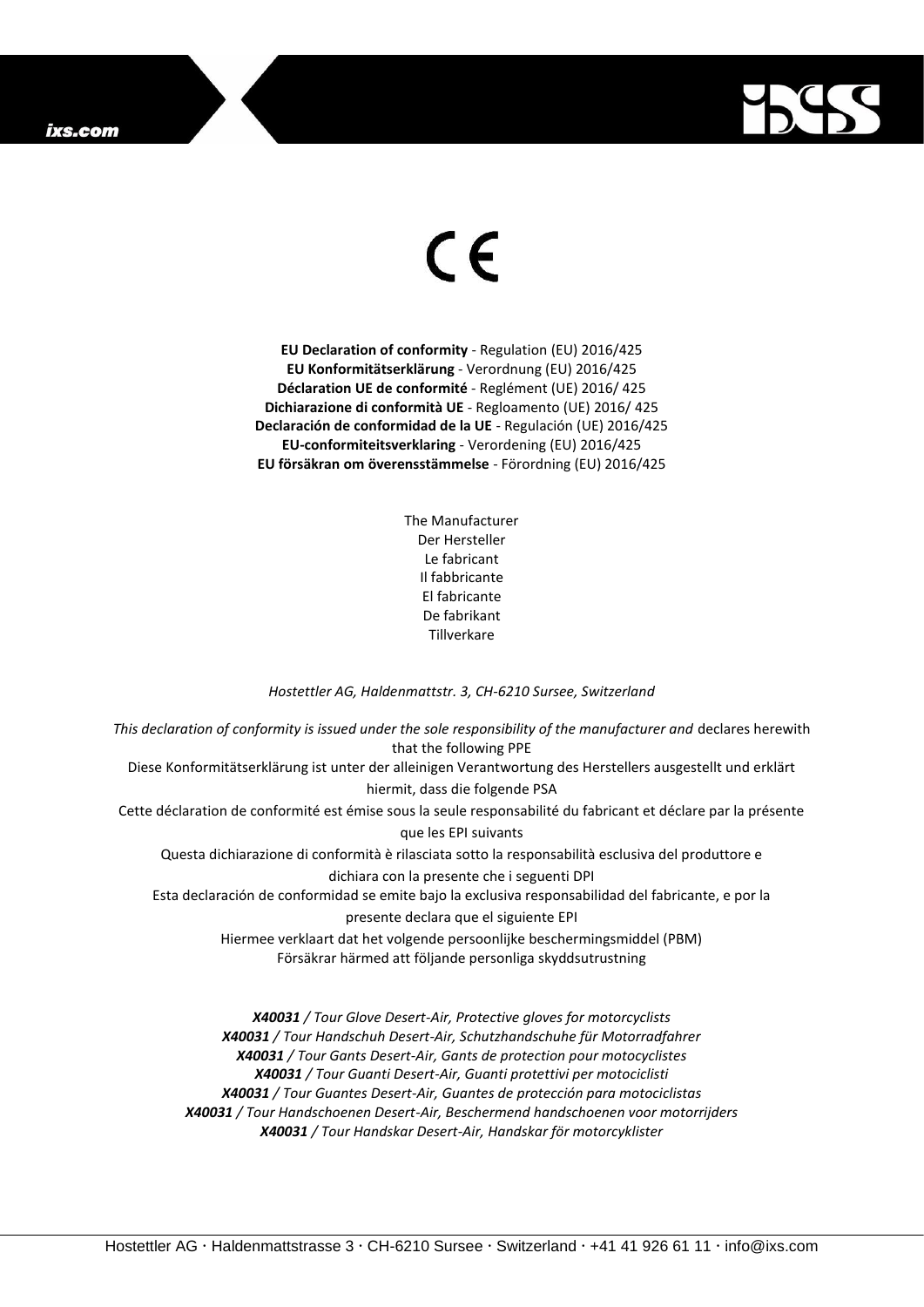

has undergone the EU-type examination conformity assessment procedure (module B) performed by the Notified Body, **CTC** (n° 0075) 4, rue Hermann Frenkel, F-69367 Lyon cedex 07 (France) which has issued the EU Type Examination Certificate No. 0075/1895/162/12/21/2189.

And is compliant with the following Standard: EN13594:2015

hat das EU-Baumusterprüfungs-Konformitätsbewertungsverfahren durchlaufen (Modul B) durchgeführt von der benannten Stelle, **CTC** (n° 0075) 4, rue Hermann Frenkel, F-69367 Lyon cedex 07 (Frankreich) die die EU-Baumusterprüfbescheinigung Nr. 0075/1895/162/12/21/2189 ausgestellt hat.

und entspricht der folgenden Norm: EN13594:2015

a subi la procédure d'évaluation de la conformité pour l'examen de type UE (module B) réalisée par l'organisme notifié, **CTC** (n° 0075) 4, rue Hermann Frenkel, F-69367 Lyon cedex 07 (France), qui a délivré le certificat d'examen de type UE n°. 0075/1895/162/12/21/2189

Et est conforme à la norme suivante: EN13594:2015

è stato sottoposto alla procedura di valutazione della conformità dell'esame UE del tipo (modulo B) eseguita dall'organismo notificato, **CTC** (n° 0075) 4, rue Hermann Frenkel, F-69367 Lyon cedex 07 (Francia) che ha rilasciato il certificato di esame UE del tipo n. 0075/1895/162/12/21/2189.

Ed è conforme alla seguente norma: EN13594:2015

ha sido sometido al procedimiento de evaluación de conformidad del examen de tipo UE (módulo B) realizado por el organismo notificado, **CTC** (n° 0075) 4, rue Hermann Frenkel, F-69367 Lyon cedex 07 (Francia) que ha emitido el certificado de examen UE de tipo no. 0075/1895/162/12/21/2189.

Y cumple con el siguiente estándar: EN13594:2015

de EG-typekeuring-conformiteitsbeoordelingsprocedure doorlopen (module B) heeft,uitgevoerd door de aangemelde instantie **CTC** (n° 0075) 4, rue Hermann Frenkel, F-69367 Lyon cedex 07 (Frankrijk) die het certificaat van EG-typeonderzoek nr. 0075/1895/162/12/21/2189 afgegeven heft.

en voldoet aan de volgende norm: EN13594:2015

har genomgått förfarandet för bedömning av överensstämmelse enligt EU-typkontroll (modul B),vilken utförts av anmält organ **CTC** (n° 0075) 4, rue Hermann Frenkel, F-69367 Lyon cedex 07 (Frankrike), som utfärdat EU-typintyg nr 0075/1895/162/12/21/2189.

Och uppfyller kraven i standarden: EN13594:2015